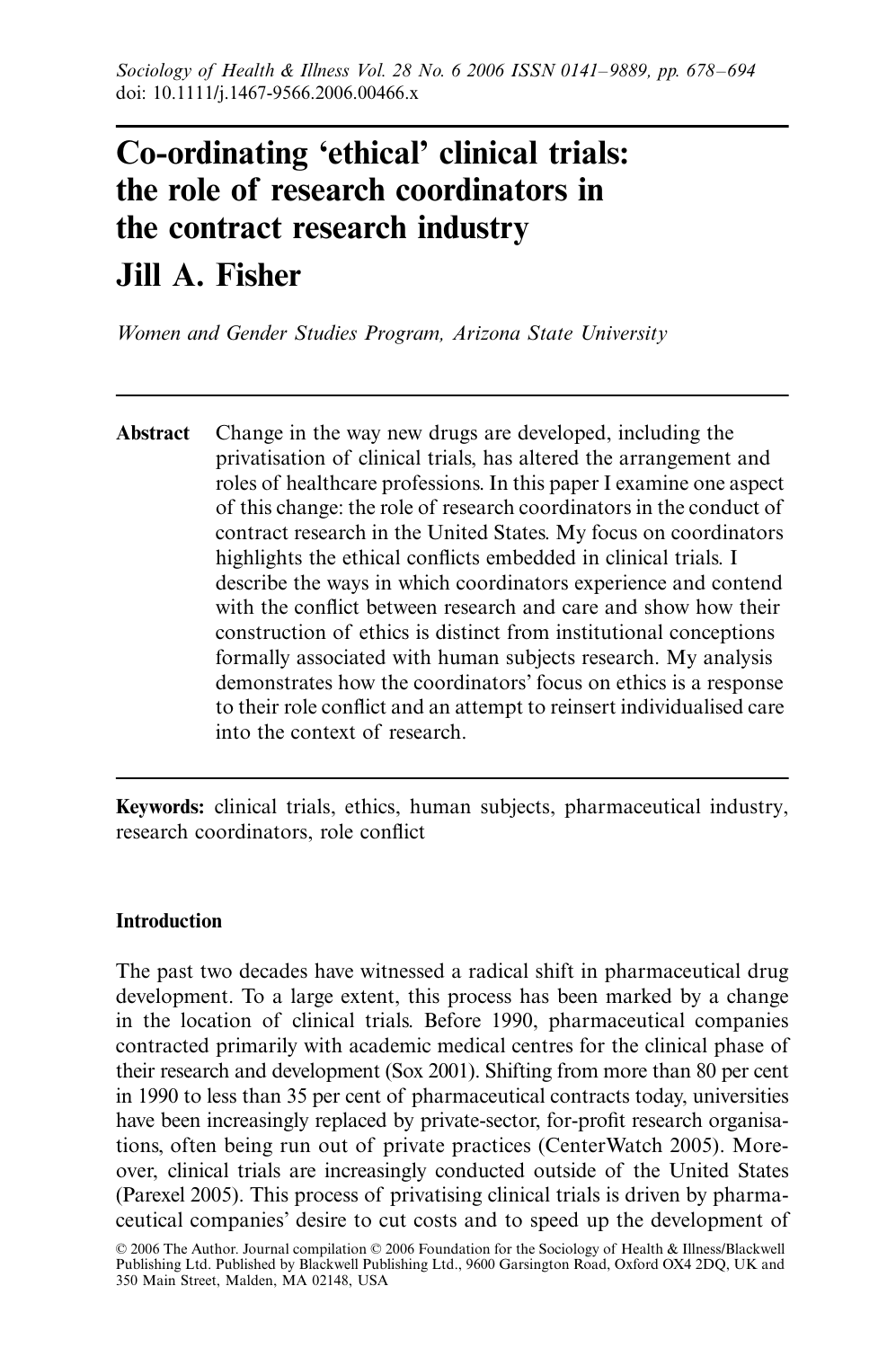new products (Evans, Smith and Willen 2005). More broadly conceived, these changes are part of larger corporate trends emphasising outsourcing, cutting production costs and maximising profits that have been described as characteristics of globalisation, neoliberalism and post-Fordism (Castells 1996, Harvey 1990, Smith 1990).

As part of the reorganisation of pharmaceutical research, a veritable clinical trials industry has formed. This industry includes companies to support the outsourcing of contracts to independent research sites (*i.e.* 'investigative sites'), companies to provide a corporate infrastructure for small investigative sites (*i.e.* SMOs, 'site management organizations') and companies to provide niche services like recruitment of human subjects and preparation of US Food and Drug Administration (FDA) applications for experimental products (*i.e.* CROs, 'contract research organizations') (CenterWatch 2005). Even the review of study protocols is now outsourced to for-profit institutional review boards (IRBs) that provide centralised review of clinical trials (Lemmens and Freedman 2000). Further, many of these companies have a global presence that allows the co-ordination of clinical trials on human subject populations throughout the world (Petryna 2005).

The new mode of drug development has involved changes in more than the locus and logistics of clinical trials. Pharmaceutical companies are increasingly adding genetic components to studies as a way of banking information they hope will be useful and important in the future (Hedgecoe 2004). In addition, industry insiders report that clinical phases of development are routinely begun before pre-clinical results on animals have been fully analysed, that clinical protocols are more complicated with more information about subjects being collected over longer periods of time, and that more stringent inclusion-exclusion criteria define which human subjects can be enrolled in studies (Personal communication, interview with physician-investigator, 31 March 2004). These modifications to the studies themselves are propelled by the pharmaceutical industry's desire to streamline development, to gather more information about their investigational products for the same or less investment and to ensure the best conditions for proving the efficacy of their products (CenterWatch 2005). The randomised controlled trial may be considered the gold standard in clinical development (Timmermans and Berg 2003), but this does not mean that the design of this type of study is static or exempt from economic and political pressures (Hess 2000).

Changes in the organisation of pharmaceutical research and the subsequent proliferation of a clinical trials industry have produced new professions and roles within the healthcare sector. Although many of these roles are based on more traditional doctor-nurse and doctor-patient relationships, the context of contract research alters older configurations of power and engenders new ethical conflicts within the clinic (Fisher  $2005$ )<sup>1</sup>. Some scholars have done empirical studies of the organisation of medical research (*e.g.* Epstein 1996, 2004, Fishman 2004, Gray 1975). Others have shown that ethical conflicts are inherent in clinical research (*e.g.* Fox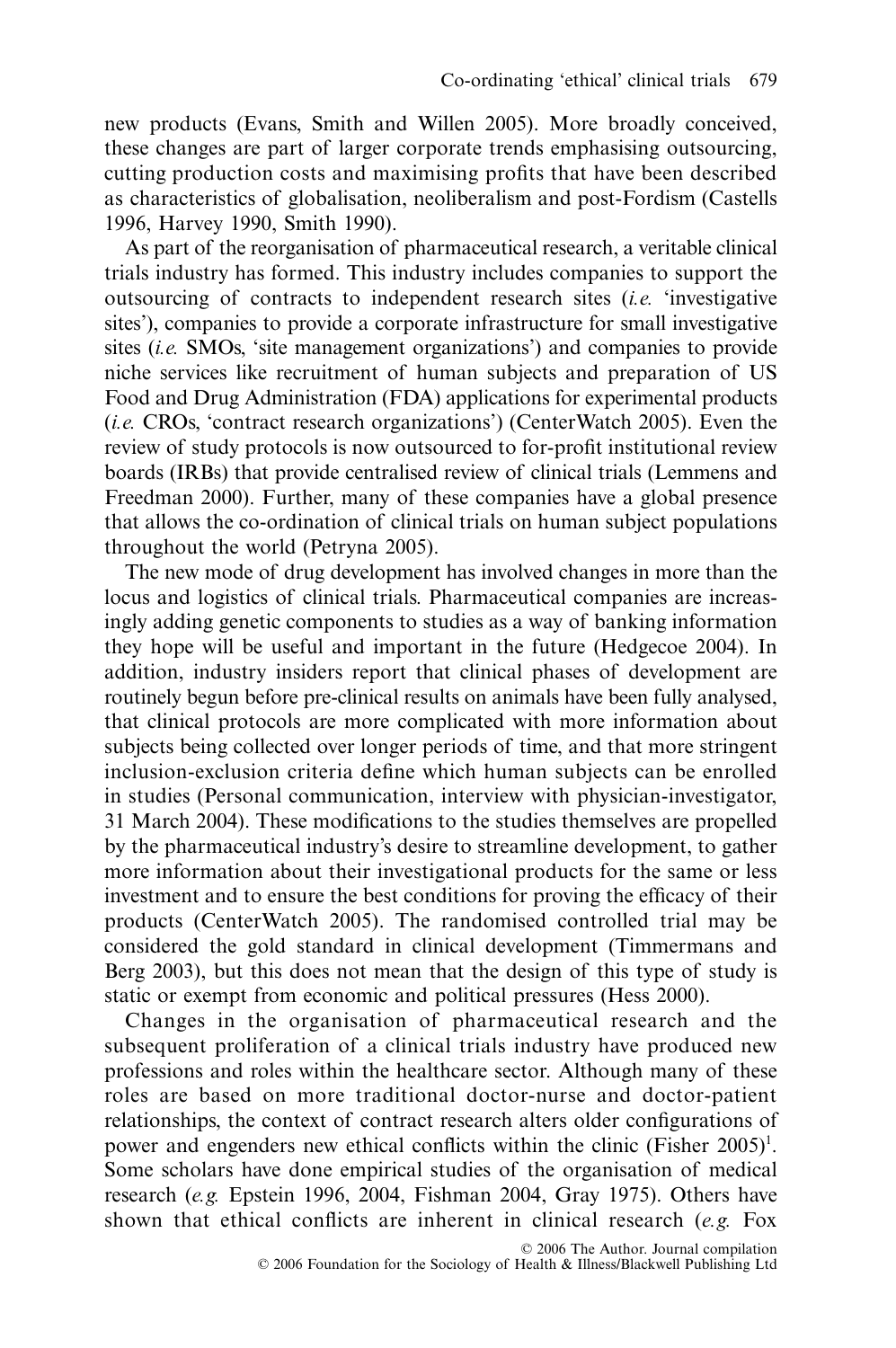1996, Mueller 1997, Taylor 1992). Yet, to date, only a few researchers have explored the implications of this new mode of drug development (Fisher 2005, Petryna 2005).

In this paper I examine one aspect of these changes: the role of research coordinators as part of the clinical trials industry in the United States. My focus on coordinators highlights the role and ethical conflicts embedded in clinical trials. In order to show these dynamics, I describe the ways in which coordinators experience, and contend with, the conflict between research and care as part of their position within the clinical trials industry. Specifically, I explain: 1) what co-ordinating drug studies entails, 2) how research coordinators manage the conflict between research and care, and 3) how coordinators frame their jobs explicitly in terms of an ethic that is distinct from formal institutional conceptions associated with human subjects research. My argument is that coordinators use ethics as a vehicle through which they can reinsert individualised care into the context of research.

# **Method**

This paper is based on findings from 12 months of qualitative research in the southwestern United States<sup>2</sup>. The purpose of the study was to investigate the relations, structures and logics produced through the privatisation of clinical trials. Using a mode of institutional ethnography (Smith 2005), I examined the everyday work lives of those in the clinical trials industry, paying particular attention to the power dynamics that organise the social relations within that industry. In my work I was particularly attuned to the role and ethical conflicts – of various degrees of intensity – that were described by my informants (*i.e.* physician investigators, coordinators, monitors and even human subject volunteers) and observed in their practices (*e.g.* recruitment of subjects, informed consent processes and study retention and compliance).

My research consisted of interviews and observation at more than 20 for-profit research organisations in two major cities. Semi-structured interviews with 57 informants were clustered to get the perspective of multiple employees at individual investigative sites (*i.e.* conducting contract research), including physicians, coordinators, administrators and patientsubjects. The sites I chose represented a diverse sample of organisational forms, including private practices, dedicated research sites and large (nonacademic) hospitals. My sample also included interviews at two not-for-profit investigative sites. In general, the types of drugs being tested were targeted at a wide range of medical conditions, including illnesses such as allergies, depression, irritable bowel syndrome and weight loss. A few centres were conducting research on more treatment-intensive illnesses like HIV and cancer. My research also included attendance at industry conferences and the monitoring of publications produced by industry professional organisations.

<sup>© 2006</sup> The Author. Journal compilation

<sup>© 2006</sup> Foundation for the Sociology of Health & Illness/Blackwell Publishing Ltd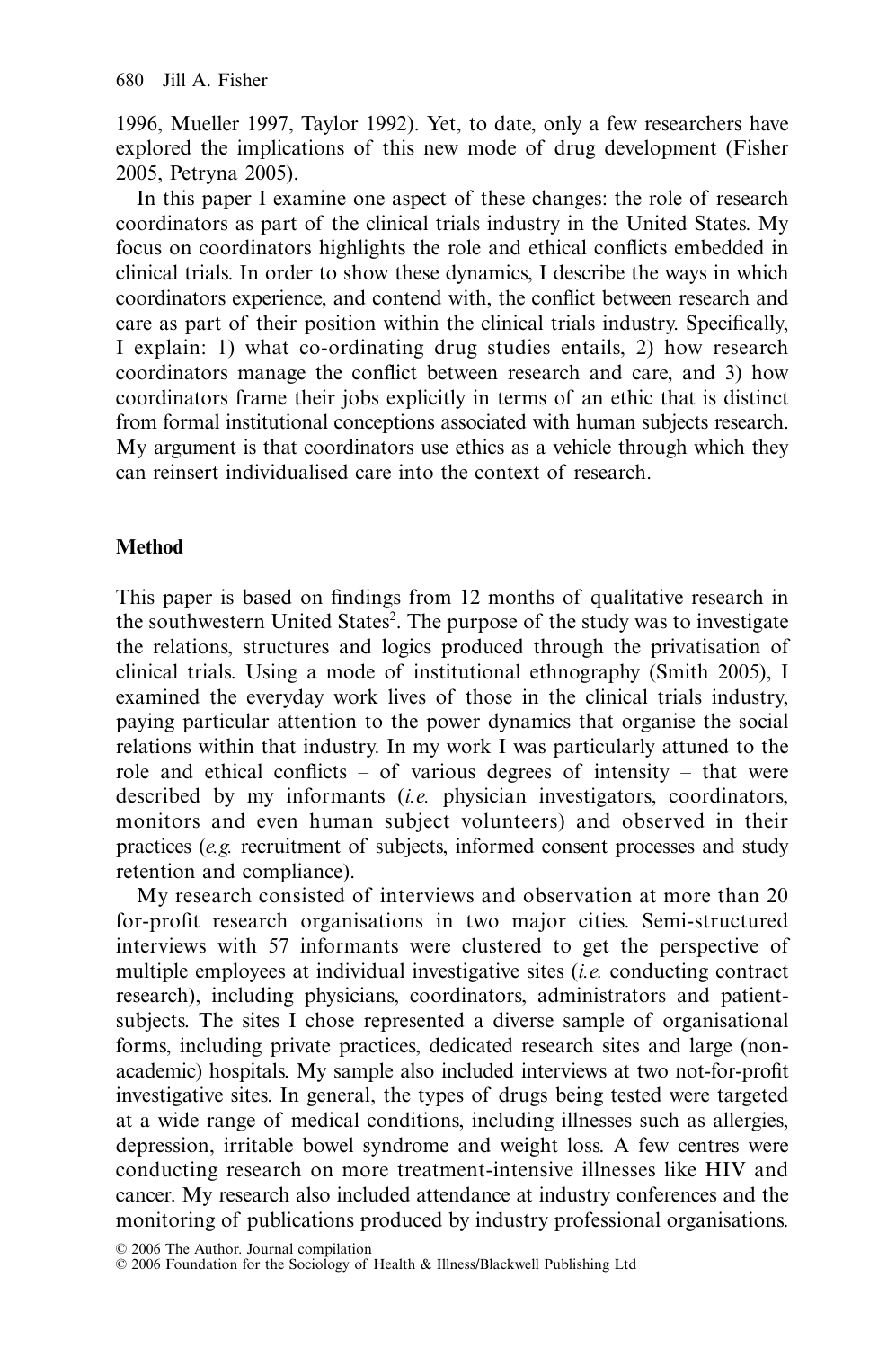Apropos this article, I interviewed 18 coordinators (15 women and three men, 16 white and two Hispanic) and three recruiters (all women, two white and one African American), who had previously been coordinators. Ten of these 21 individuals were nurses, and one was a physician assistant. Their ages ranged from the late-twenties to the sixties, with the majority being in their forties. My interviewees also ranged widely in their amount of experience in the industry: from as little as three months to over 15 years. Specific demographic information about the individuals I quote in this paper can be found in the Appendix.

#### **Results: Coordinators' role and ethics**

The vast majority of coordinators are women (90%), many of whom have come from nursing (60%) or other health-related positions (CenterWatch 2005). Not unlike the work of nursing, coordinators have the task of educating patients about clinical trials, getting patients to consent and enroll in studies and alleviating patients' fears about medical research (Sandelowski 2000). It is primarily through coordinators that patient-subjects interact with the industry and come to believe that they are being cared for (Mueller 2001). This role is not taken lightly by coordinators because they understand that the quality of their interactions with patient-subjects will determine how well they are able to recruit, enroll and retain those individuals. At the same time, many coordinators explicitly underscore the profound ethical implications of their work and their relationships with patient-subjects.

In spite of the centrality of their position, coordinators are often overlooked in discussions about the ethics of clinical trials (Davis *et al.* 2002). In many respects, this lack of attention to the work of coordinators is related to the more general invisibility and undervaluation of nursing within healthcare (Reverby 1987, Statham, Miller and Mauksch 1988). As is often the case with nursing (Duffy 2005), co-ordinating studies has been devalued because it is seen as unskilled women's work, not because the work is seen as unimportant in the quotidian operation of clinical trials. In fact, coordinators are often described as the most important members of clinical research teams (Fedor and Cola 2003).

#### *Co-ordinating drug studies*

The job descriptions for coordinators vary widely, yet the basic tasks that are delegated to them include recruiting, screening and enrolling patientsubjects into particular studies, managing the regulatory documents like IRB submissions and FDA forms, and sometimes even overseeing the financial end of contract negotiation and fee collection (Woodin 2004). The labour associated with co-ordinating a study includes two stages: screening/ enrolling and maintenance. During the screening and enrolling process, coordinators meet patient-subjects who have been referred by physicians or who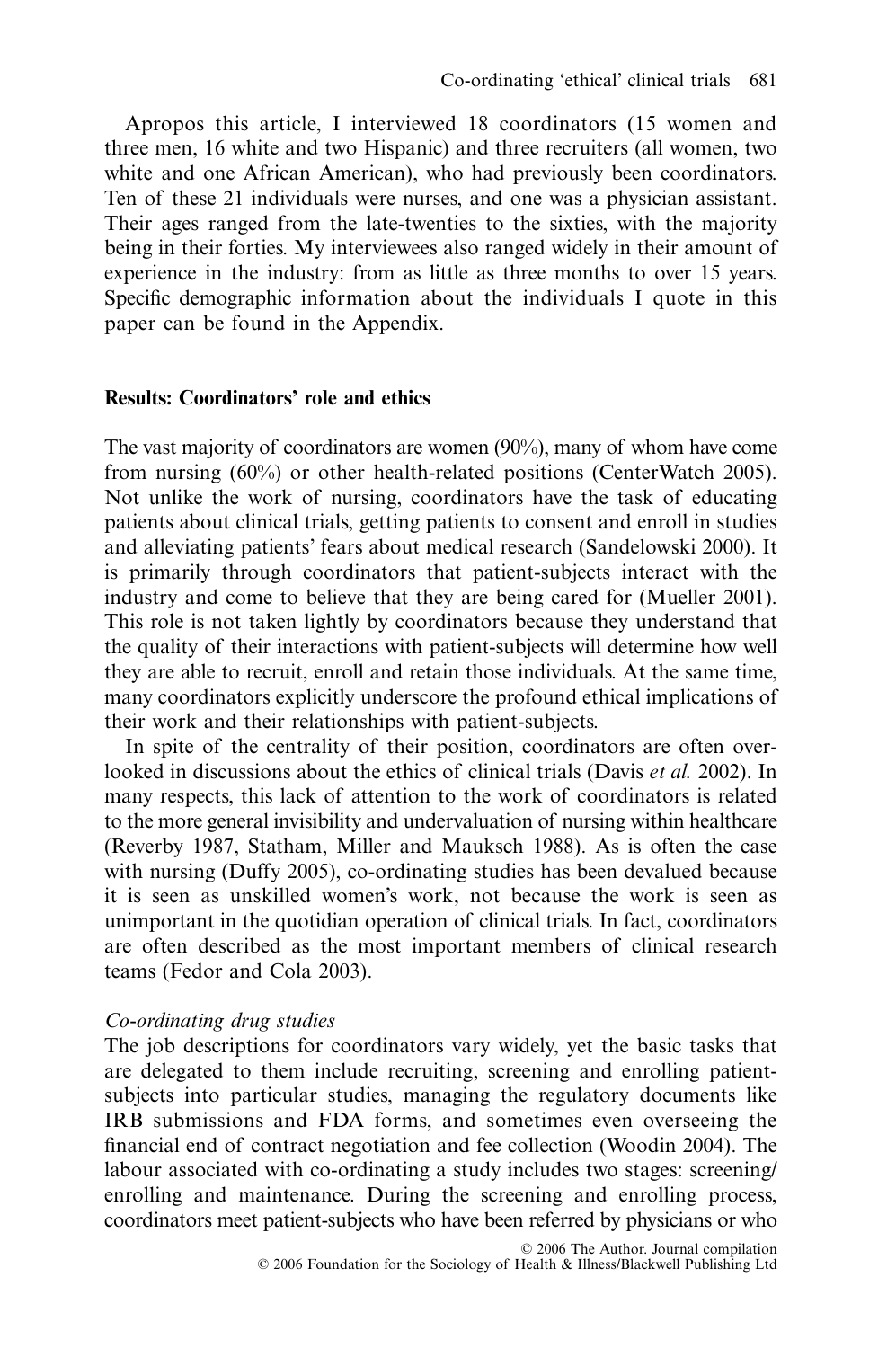have responded to advertisements. At these visits, coordinators go through informed consent forms and answer any questions potential volunteers have about a study. Only after patient-subjects have signed their explicit consent do coordinators complete the screening process by taking patients' medical histories and completing all laboratory work (*e.g.* blood tests, urine analysis) 3 . This information about patient-subjects is then used to determine whether or not they are eligible to enroll in studies based on the specific inclusionexclusion criteria set by the pharmaceutical companies.

Those patient-subjects who do qualify are then enrolled in the clinical trials. This means that coordinators must follow the explicit instructions for randomising patient-subjects into the different arms of the studies. During the phase of study 'maintenance', coordinators ensure that patient-subjects are compliant, meaning that patient-subjects not only take study medications but also attend all study visits and complete associated diaries or other instruments designed to collect data on their symptoms. Coordinators are seen as critical in making sure that the specific details of all the studies being conducted at investigative sites are done according to protocol and on schedule<sup>4</sup>.

One of the main functions of coordinators during study maintenance is retention; it is crucial for the pharmaceutical companies' data that patientsubjects who are enrolled in studies complete them<sup>5</sup>. As a result, there is a strong emphasis placed on the interpersonal skills of coordinators for getting patient-subjects to enroll in studies, and motivating them to follow the protocols:

Compliance and retention can depend on the coordinator . . . If you respect the patient, you understand that they are taking an investigational medication, if you're flexible enough to work with their schedule, in a good mood, stuff like that, it really makes a difference to people . . . A lot of people just like to come in and talk (Coordinator A).

A strong theme in coordinators' descriptions of their interactions with patient-subjects revolves around talking. They see this type of interaction as what is necessary for individuals to feel comfortable about participating in research studies, and they highlight the importance of establishing strong ties of trust with patient-subjects. This tone is often established from the first interaction coordinators have with prospective patient-subjects. According to informants, a personal tone is critical to recruiting and enrolling patient-subjects:

I try very hard to be very compassionate and understanding. I listen to them . . . The way I recruit probably takes a whole lot longer than some, *but I'm a friend of that woman* before she ever walks in the door. And when she does, I'm delighted to say, 'Oh Mary, I remember speaking with you. It's so good to get to meet you now' (Recruitment Specialist A).

<sup>© 2006</sup> The Author. Journal compilation

<sup>© 2006</sup> Foundation for the Sociology of Health & Illness/Blackwell Publishing Ltd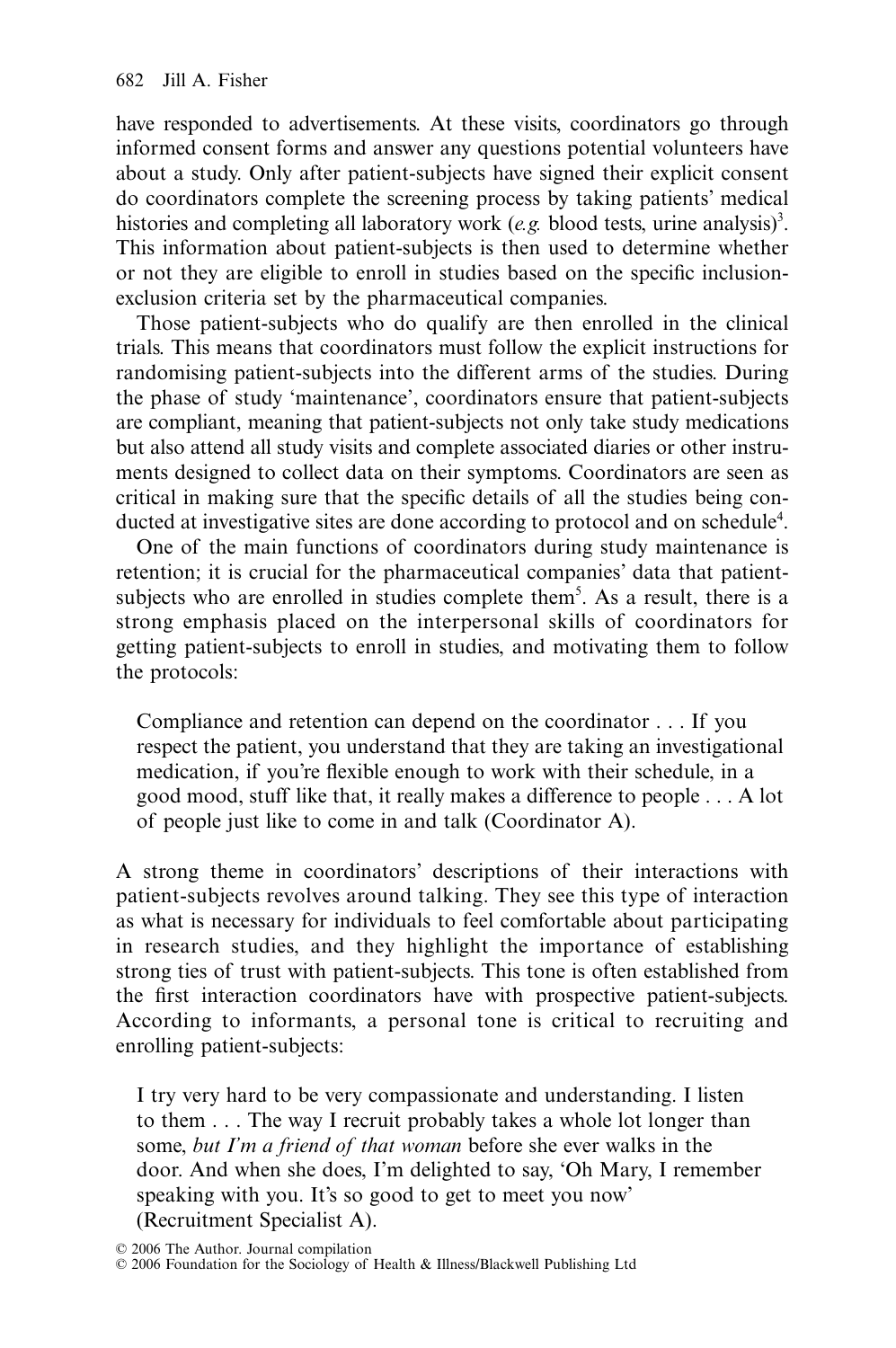Moreover, the relationships that coordinators build with patient-subjects must be maintained and built upon during the course of the entire study.

Emphasis on the interpersonal skills of coordinators and their work of recruiting, enrolling and retaining patient-subjects results in the job being highly gendered. This gendered component is explicit in what coordinators say about their professional roles. For example, many of my interviewees feel that women are uniquely qualified for co-ordinating, even without a background in medicine or patient care. They emphasise that women's specific interpersonal skills are critical to clinical trials because the job requires a sensitivity to others' needs that is rooted in women's personal identities. Empathy and compassion are coded here as the domain of women and as the human element in clinical trials.

In short, the value placed on coordinators is often determined as much by their gendered interpersonal skills as by their ability to multitask and to keep studies well organised<sup>6</sup>. Less value is placed on the medical expertise that coordinators have as nurses, technicians and physician assistants. Their medical knowledge is often seen as incidental to the work they do managing drug studies. In part, their medical expertise is ignored because these prior positions are not seen as *required* for co-ordinating. Of course, in practice, coordinators frequently make medical decisions and judgements in their interaction with patient-subjects. In the next section I pick up this thread by discussing how coordinators experience the conflict between *clinical research* and *patient care* and how they mobilise a discourse of 'ethics' to combat this role conflict.

#### *Resolving role conflict through ethics*

One of the hardest lessons for new coordinators, especially those who are nurses, is that research is not care. Even with training on how to conduct the various aspects of clinical trials, from determining if patient-subjects are eligible for studies, to randomising the patient-subjects into groups, to documenting all of the details of the study, many coordinators experience a conflict between their job description and their role vis-à-vis the patient-subjects. While I am not the first to notice this conflict (Davis *et al.* 2002, Mueller 1997), my research extends this earlier work by analysing how the coordinators' construction of specific ethical practices is generated by their interactions with patient-subjects and *not* from their job descriptions, IRB requirements or formal ethical principles that have been linked to human subjects research.

Most discussions of medical ethics focus on the protection of autonomy through the use of formal measures such as informed consent forms (Beauchamp and Childress 1993), but as with medical interactions more generally, everyday experiences of research ethics are constantly negotiated by the actors in the research setting. It is this informal and constructed sense of ethics that I am engaging here. In order to explain the way ethics comes into play in research settings, I must begin with a description of the way coordinators experience the conflict between the roles of researcher and caregiver.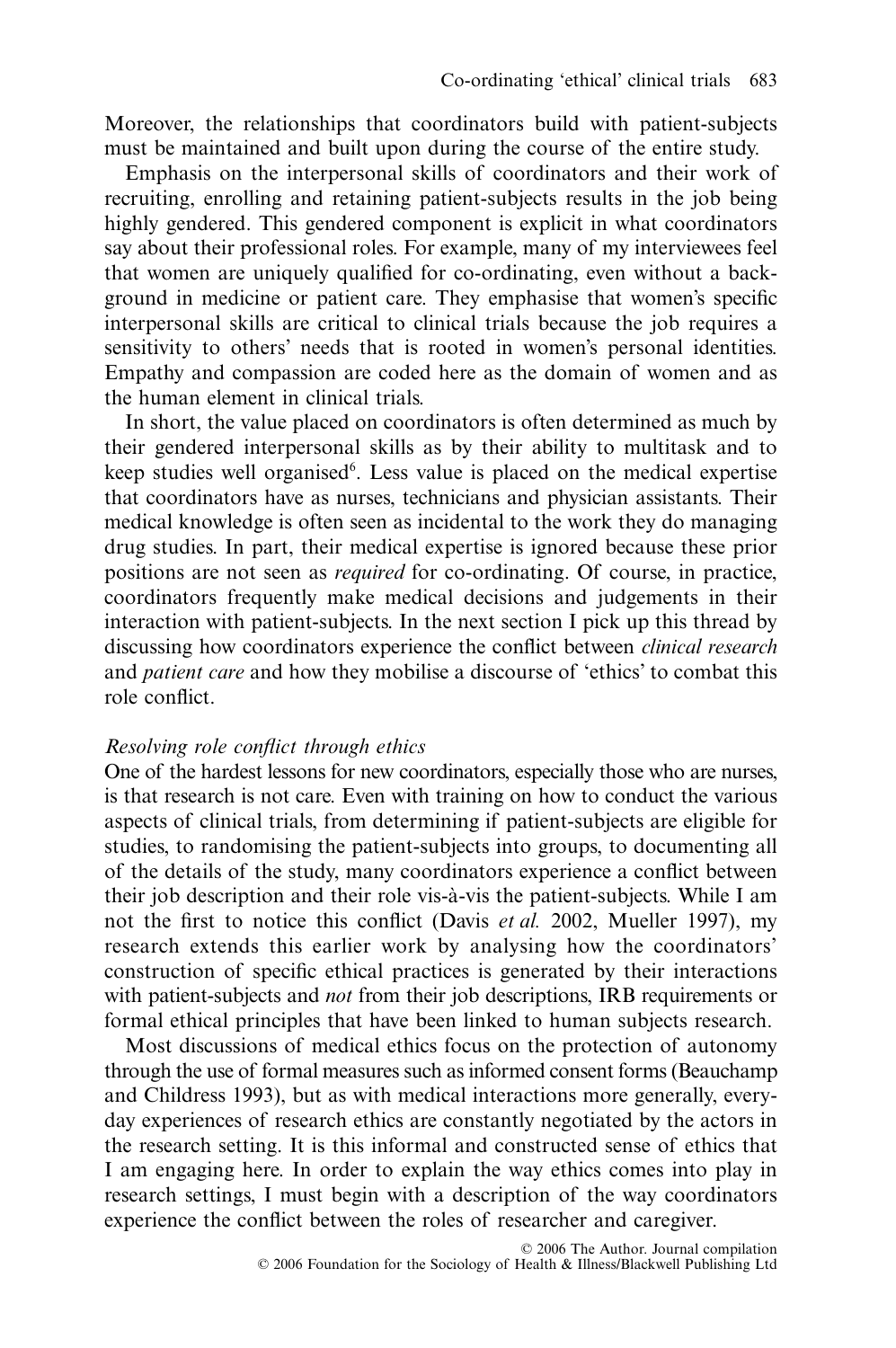In one case, a coordinator had been a practising nurse in the same private practice for decades when the physician she worked with began seeking contracts from pharmaceutical companies to conduct clinical trials. After a few months as a coordinator, she described to me how keenly she felt the struggle to understand her role in research as separate from care, and to make this distinction clear to patient-subjects:

It's just getting that thing in your head that it's *not* a patient-doctor or nurse relationship. It's a *participant-research* [relationship] and making that clear . . . That, 'Yes, you're important as an individual, but it isn't a doctor-patient relationship' . . . [There was a] participant we had that was doing this [study] for psoriasis. It was unfortunate that out of the four people that have [been enrolled in the study], he was the one [whose condition] was the worst and had been getting worse – which was why he came in. Well, we were almost sure he got the placebo. He got no effect . . . Even though he'd read the informed consent and we'd explained it to him, he didn't understand it well: 'How would they pick me to not get the drug when I'm so bad?' . . . He still seemed a little dumbfounded by it because you're in a medical setting, *sort of* . . . We're doing medical tests and they're still expecting medical treatment *appropriate* for their [conditions], even though you've told them otherwise (Coordinator B).

Coordinators understand that randomisation means that patient-subjects who very much need medical treatment might instead receive a placebo as part of a clinical trial<sup>7</sup>. They also understand that a research orientation toward clinical trials (*i.e.* separating the goals of research from care) is key to the retention of human subjects. As part of the training many receive, coordinators are asked to accept the studies' most important goal for the pharmaceutical companies: drug development. It is, therefore, coordinators' duty to deliver patient-subjects and their data to completion in these studies.

Role conflicts intensify for coordinators as they develop relationships with patient-subjects. As I noted above, building these relationships is often crucial for recruiting and retaining patient-subjects in clinical trials. Conflicts intensify because, unlike standard medical care, coordinators are not only allowed but *encouraged* to spend a significant amount of time with patient-subjects. Most coordinators I interviewed emphasised that participation in a clinical trial enabled better care for many patient-subjects because the medical interactions were much richer due to the time spent with coordinators<sup>8</sup>:

It's really neat too because the length of our studies – we have trials that can go on for years: three, four, five years – you get to know those people over time . . . It's more personable, and we don't have that any more with healthcare, [but] *we're* able to give that to people [in research] (Recruitment Specialist B).

© 2006 The Author. Journal compilation

<sup>© 2006</sup> Foundation for the Sociology of Health & Illness/Blackwell Publishing Ltd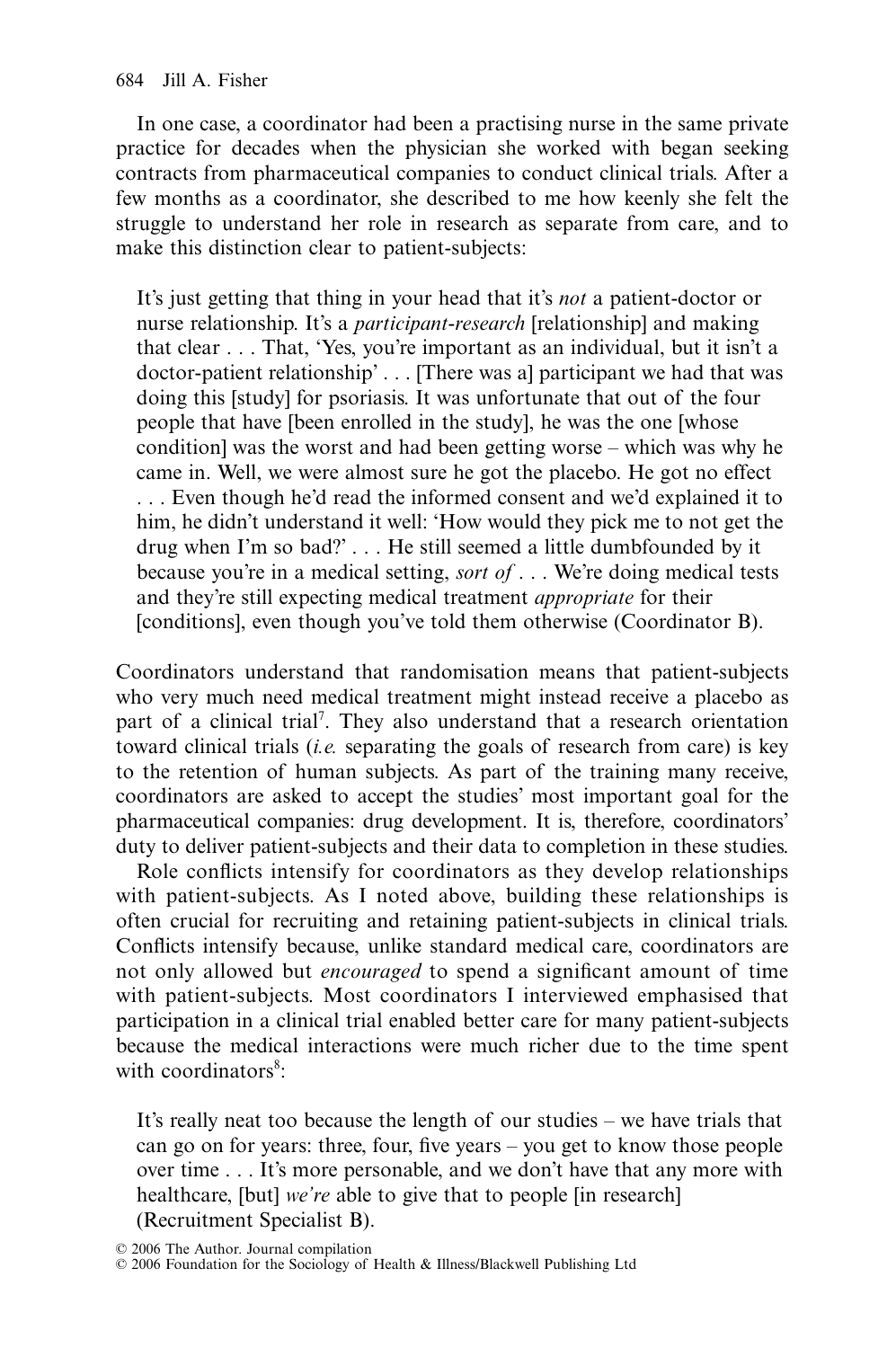By creating these direct ties with patient-subjects, however, coordinators become invested in them as individuals. Subsequently, it is difficult for many coordinators to justify putting the interests of pharmaceutical companies before the interests of the sick people coming to their investigative sites for help. Coordinators describe being torn between their obligation to pharmaceutical companies and to patient-subjects: 'Unfortunately, we have some studies right now that are not a good option [for subjects]. For me, it's difficult when I have a conflict between whether this is really the best thing for the subject or not' (Coordinator C).

Because they interact with patient-subjects as individuals rather than as data, many coordinators I interviewed could not fully accept the separation of research and care. In other words, the relationships they develop with patient-subjects add to their experience of role conflicts within the context of clinical research. Through their interactions with patient-subjects, coordinators cannot help but see their role – at least partially – in terms of helping the patient-subjects. In one remarkable case, a coordinator who had 14 years of experience convinced the physician for whom she was working to stop accepting particular studies. In her telling of this story, she had done multiple studies for several different pharmaceutical companies on cox-2 inhibitors<sup>9</sup> (*e.g.* Vioxx®, Celebrex®, Bextra®) and saw the negative effects that this type of drug was having on patient-subjects:

I finally got to the point where I said, 'No, I don't want to do these studies'. And so I had to talk to Dr. X and say, 'You know these meds? We're supposed to be here helping mankind and these medicines aren't. They're making them worse and [causing] a lot of pain. That's not what we're here for, so I don't want to do these studies. If you want to do these studies, that's fine, but you'll need to find somebody else to do it for you. Because I can't legitimately give people these medications' (Coordinator D).

Although this type of situation is not the norm in contract research, it does illustrate the extent to which some coordinators will go to minimise their own conflict between research and care. It also reveals the sincerity of coordinators' concern for patient-subjects. Given that the relationship-building in which they engage acts as an extremely effective recruitment and retention strategy, coordinators' interest in patients could serve an instrumental purpose for the industry as a whole. Yet, in the context of their interactions with patientsubjects, coordinators clearly value patient-subjects for more than their enrollment quotas. As a coordinator emphasised, 'It's more than just good PR to have somebody care about you as a person, you know? I mean, that's what we're about. The studies don't matter to me; it's this person' (Coordinator E).

In a sense, the role conflict that coordinators experience surrounding the differences between research and care get played out as a professional conflict between the needs of patient-subjects and the coordinators' obligation to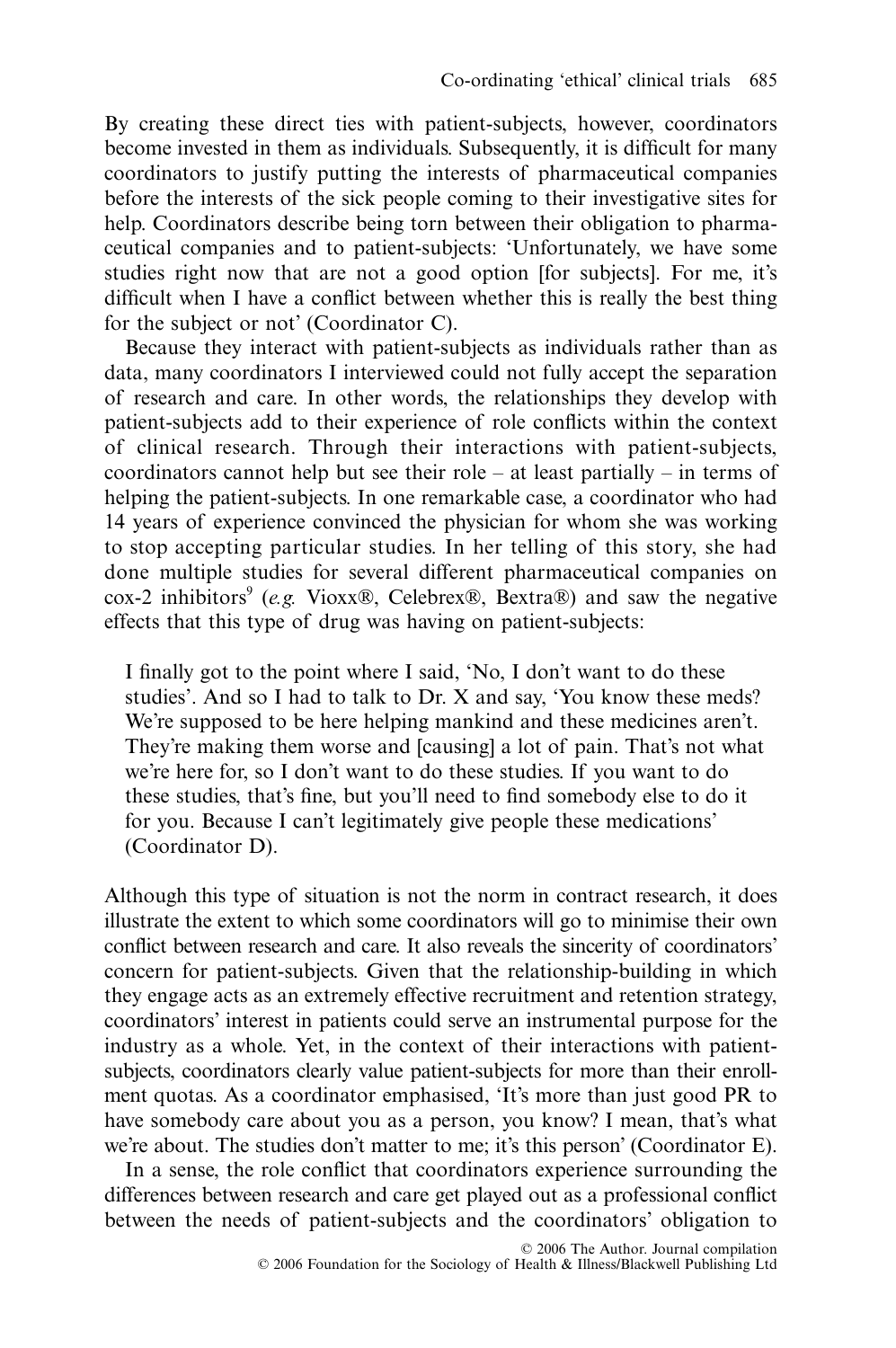pharmaceutical companies. As such, the coordinators I interviewed have come to describe these conflicts not as intrinsic to their roles but as exogenous ethical conflicts. This interpretation of the conflict between research and care shapes their understanding of what is 'ethical' in the management of clinical trials. Through an appropriation of a formalised concept of ethics, coordinators confer their own meaning of ethics through their everyday practices. Importantly, as the remainder of this section argues, coordinators create their own code of ethics by applying a traditionally feminised sense of right and wrong to the work that they do (Bowden 1997).

Pharmaceutical companies, it should be noted, place little formal emphasis on ethics in coordinator training. The only clear link between the explicit preparation for the job and ethics is embedded in the informed consent process that coordinators learn. Within that context, they are trained to establish what is defined as a non-coercive and informative environment by providing as much time as the patient-subjects need to review the form and by answering any and all questions regarding the studies. Additionally, training often emphasises that informed consent is an ongoing process rather than a discrete event, and coordinators are asked to review consent forms with patient-subjects frequently, if not at each study visit.

Although these procedures clearly fit into the ethical principle of autonomy that has shaped the federal regulation of human subjects research (Faden and Beauchamp 1986, Wolpe 1998), the pharmaceutical industry has also emphasised that viewing informed consent as a process can facilitate patientsubject enrollment and retention (Getz 2002). In other words, ongoing informed consent can encourage patient-subject compliance. For the pharmaceutical industry, this alternative focus on informed consent as a process effectively removes it from the ethical realm and into a marketing modality<sup>10</sup>. What pharmaceutical companies emphasise as ethical practice at the research site is less related to the treatment of human subjects and more focused on the data that are produced through the studies $11$ .

In spite of the limited degree of emphasis placed on ethics in coordinators' training and interactions with pharmaceutical companies, coordinators told me that ethics is much more important to their jobs now than it was five years ago. By way of an explanation, a coordinator who had been in her position for more than 10 years told me that early on in her career there had been such a high learning curve for conducting studies according to the protocols that nobody had had time to consider ethics. She explained that experience had led to a different consideration of her work: 'So it's [still] all about, "Yes, we want the patients in the trials", but your ethics are more involved now. [You ask yourself,] "*Should* this patient be in the trial?" ' (Coordinator F).

What this coordinator and many others are referring to when they discuss this new attention to ethics is a concern with the appropriateness of clinical studies for individual patient-subjects. Their interpretation of this normative dimension to their work has very little to do with inclusion-exclusion criteria

<sup>© 2006</sup> The Author. Journal compilation

<sup>© 2006</sup> Foundation for the Sociology of Health & Illness/Blackwell Publishing Ltd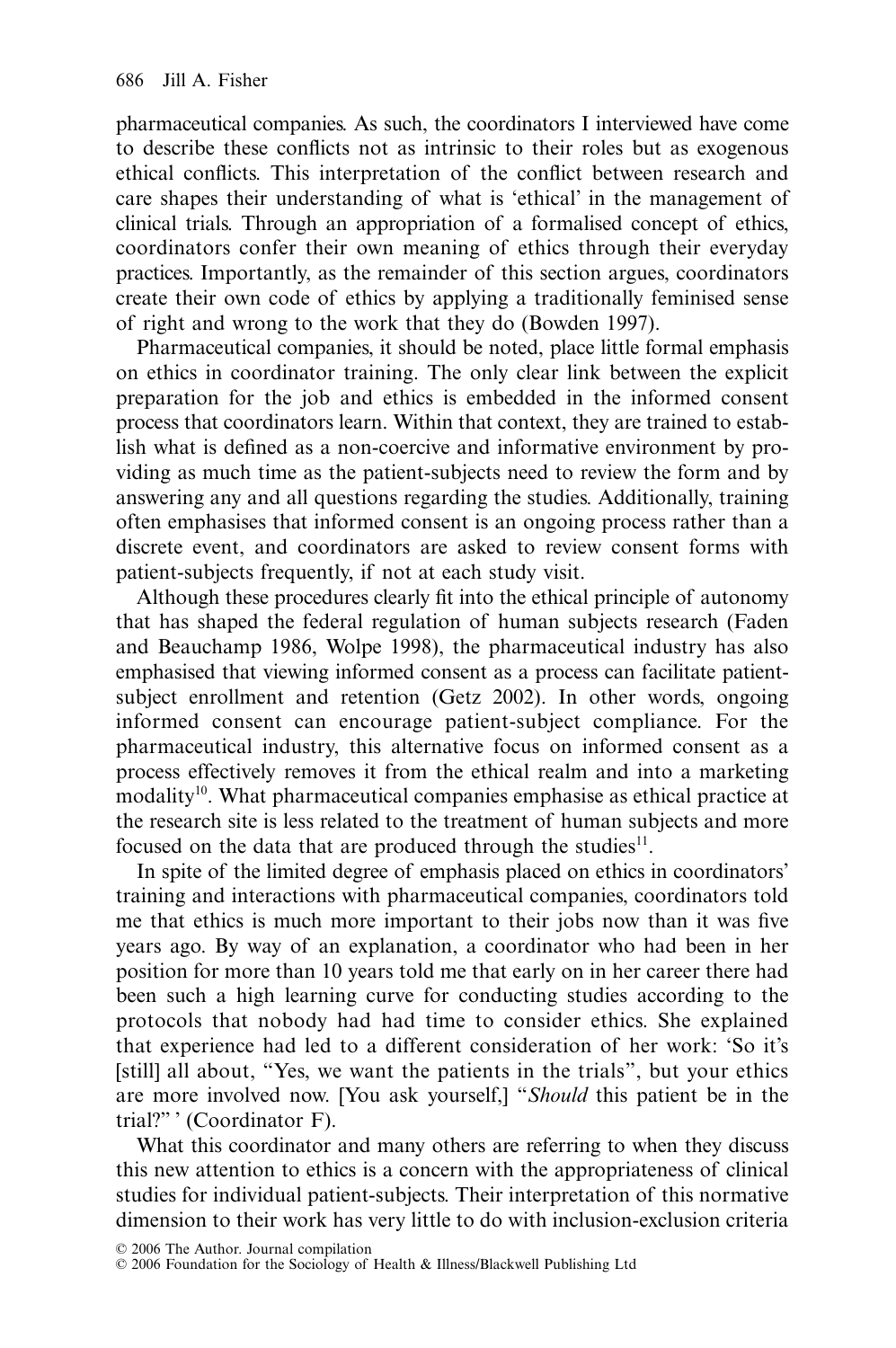that literally determine whether or not patient-subjects *can* be enrolled in clinical trials. For many coordinators, they make an ethical assessment on two levels: the study itself and the individual patient-subject.

In the former category, coordinators with whom I spoke were quite adamant that they evaluated studies to determine if they were acceptable for *any* patient-subjects. What guides their sense of what is appropriate is often explained both explicitly and implicitly in popular articulations of the Kantian categorical imperative. For example, coordinators often mention the 'Golden Rule' and view their responsibility towards patient-subjects in personalised tones, thinking about how they themselves would like to be treated in the same situations:

Recruiting a patient for a clinical trial . . . , it's just like with everything; it's the same value I use with my everyday life; it's what I raised my boys on. It's to treat other people the same way you want them to treat you, and that is something that I strongly hold dear to my heart even in clinical research. I am not going to say or do anything to another woman that I wouldn't want them to say or do to me (Recruitment Specialist A).

Similarly, coordinators told me that they should recruit strangers into drug studies only if they would enroll someone from their own families. If they would not do so, they indicate, they should question the ethics of their involvement with that study, 'If I wouldn't put my own mother or father or brother or sister or children in a study, then don't do it' (Coordinator G). The example of the coordinator who notified her physician that she did not want to co-ordinate any additional studies on cox-2 inhibitors also illustrates a holistic concern about the types of studies offered to patient-subjects.

The second level of coordinators' ethical orientation toward their work involves determining whether or not the clinical trials are appropriate for specific individuals. One of the key ways this manifests is through an evaluation of the severity of the patient-subjects' illnesses. For example, if coordinators feel that potential patient-subjects are very ill, they may decide that a study with a high chance of receiving a placebo is too high a risk for those patient-subjects<sup>12</sup>, especially when there are already effective products on the market for the conditions under investigation. One coordinator was particularly emphatic about the appropriateness of studies for individual patient-subjects:

A lot of people think that research might be a way to go, [but] it's not. If they're too sick, I don't want them in the study. They need to seek help. Even if they can't [access healthcare], we'll pick up the phone and call services . . . [to] get them pointed in the right direction (Coordinator H).

When I questioned coordinators about such ethical determinations, many explained to me that assessments of clinical trials were needed to check each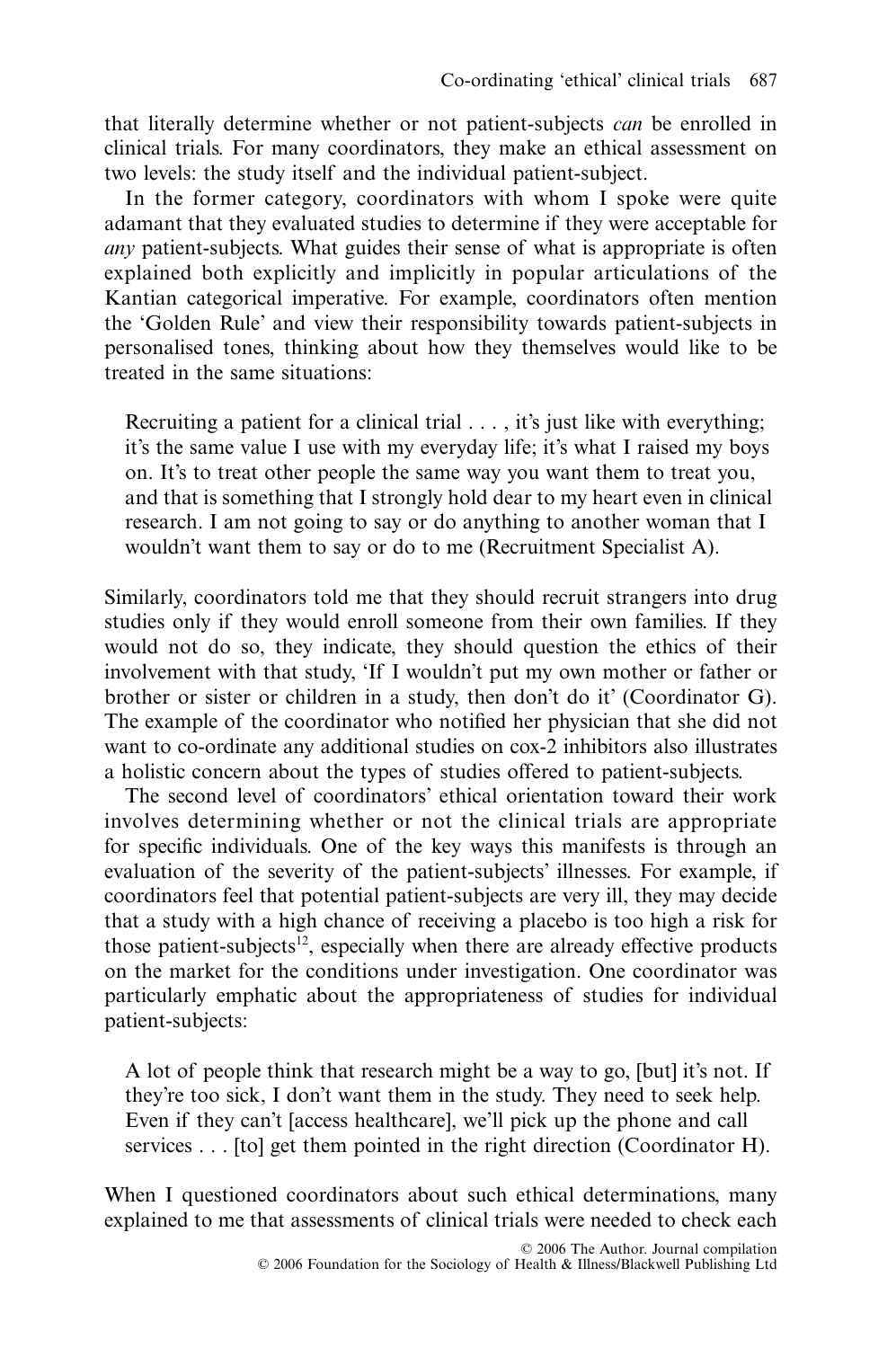study against the broader goal of medical progress and improving the health and welfare of patients. In their view, conducting clinical trials was about the advancement of medicine for the benefit of humanity. Without prompting, few coordinators mentioned the profitability of the pharmaceutical industry. When I questioned them about R&D agendas and the huge profits enjoyed by pharmaceutical companies, all of the coordinators patiently explained to me that the cost of drug development was so high that the pharmaceutical industry was not as profitable as it appeared. In their view, pharmaceutical profits are funnelled straight back into R&D expenses. In fact, many coordinators told me that working in the clinical trials industry helped them understand the high cost of drugs $13$ .

By understanding the clinical trials industry in humanitarian terms, coordinators construct their professional identities with an altruistic mission and apply it to their understanding of ethics. In some respects, their focus on medical progress replicates the conflict between research and care in a slightly different way. On one hand, coordinators need to minimise their concerns for individual patient-subjects for the potential benefit of society. On the other, they remain focused on the benefits and/or risks to individuals who do participate in the studies. The 'ideal' that is constructed by coordinators is a combination of the two modes: the desire to bring medical progress directly to patient-subjects who enroll in clinical trials.

Thus, for research coordinators, ethical clinical trials are defined quite differently from the way they are by institutional review boards, federal agencies and academic or clinical bioethicists. While these latter groups emphasise the autonomy of human subjects as the means of protecting them from research abuses, coordinators adopt an approach in line with more traditional modes of medical paternalism $14$ . Whereas institutionalised bioethics is formalised, and emphasises universalism, coordinators cannot affect such detachment and make no pretence of neutrality. In fact, coordinators' understanding of ethics is so contingent and particularistic that they can and often do disagree with each other about which studies are more ethical and what types of decisions patient-subjects ought to make.

What my research suggests is that coordinators respond to the conflict between research and care by individualising both pharmaceutical studies and potential patient-subjects. They then make determinations about who should participate in which clinical trials. This construction of ethics has little in common with the more abstract goals of protecting the rights and welfare of human subjects, which is the mission of federal regulation. Yet it reinscribes a particular type of care back within the context of clinical trials that is based on a feminised sense of right and wrong and a maternalistic concern with the wellbeing of individual patient-subjects.

This is not to suggest that coordinators' mobilisation of ethics leads to better protection of patient-subjects. Instead, their explicit attention to ethics suggests a disconnection between the ethical principles that currently guide human subjects research and the needs of patient-subjects who are making

<sup>© 2006</sup> The Author. Journal compilation

<sup>© 2006</sup> Foundation for the Sociology of Health & Illness/Blackwell Publishing Ltd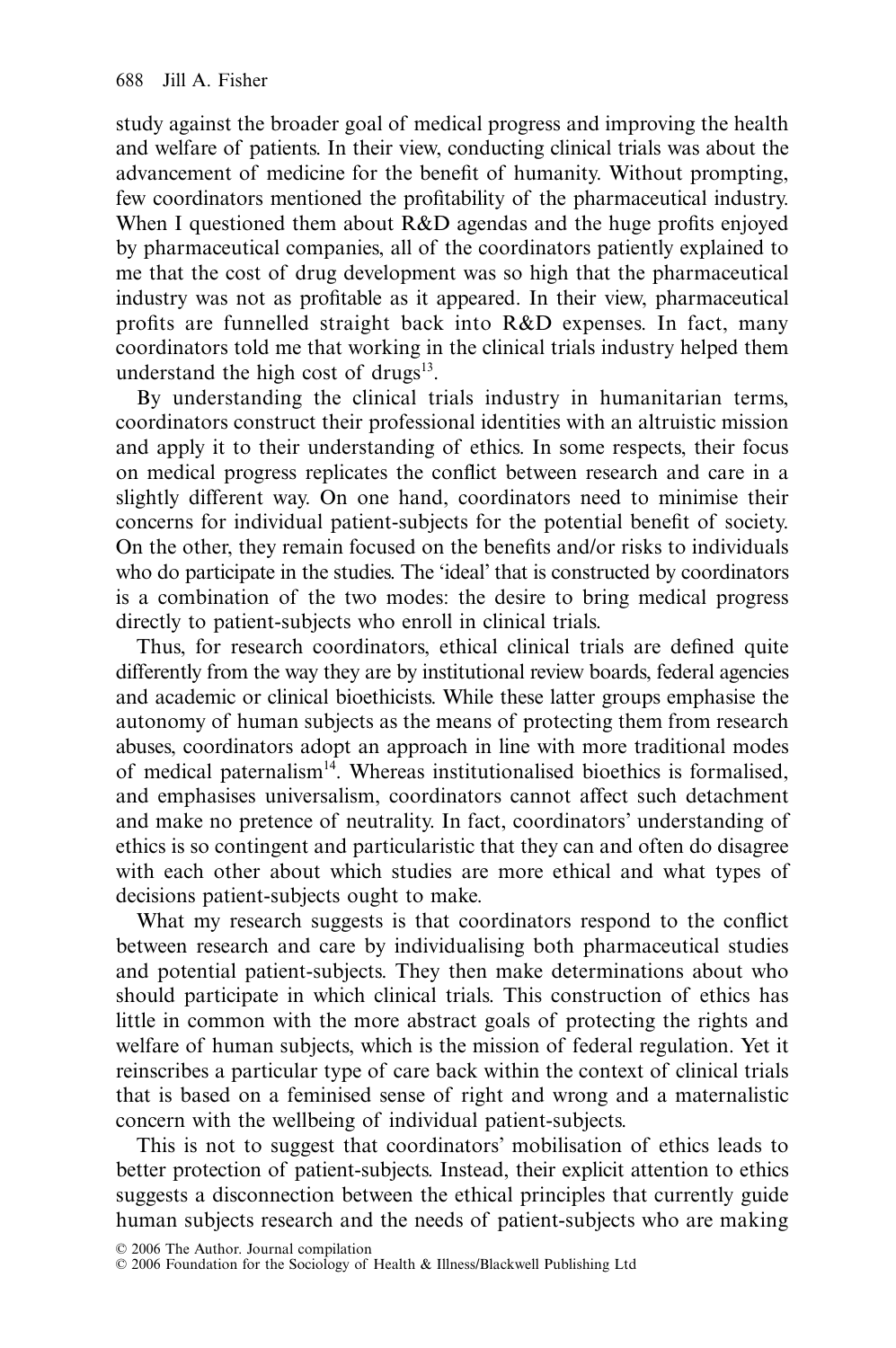personal decisions to participate in pharmaceutical research. Limitations in regulatory oversight cannot be overcome by coordinators alone, but their attention to ethics can help to highlight the structural conditions – intractable diseases, lack of health insurance, need for supplementary income, etc. – impacting upon patient-subjects' participation in drug development<sup>15</sup>.

While this orientation towards clinical trials is clearly laudable, it is also problematic. Of course, it should be the goal of human subjects research to treat study volunteers with respect and care, yet the sense of ethics adopted by coordinators simultaneously serves the profit motive of pharmaceutical companies by adding a softer, maternalistic face to the rigid demands of drug development. Where this distinction matters is when the focus of drug development becomes the quest for market share, which is then repackaged as narratives of medical progress. Just as nurses have traditionally ensured compliant patients within the system of medicine and healthcare delivery (Sandelowski 2000), through their 'sentimental work', research coordinators are ensuring both current and future consumers of pharmaceutical products.

#### **Discussion and concluding remarks**

My focus on the role of research coordinators within the clinical trials industry offers a more complete picture of the way ethics gets constituted on the ground in pharmaceutical research. As this and other scholarship has shown (Mueller and Mamo 2000, 2002), because co-ordinating is predicated upon the nurse-patient relationship, coordinators experience role conflicts in which their obligation to patient-subjects must be balanced with their obligation to pharmaceutical companies. This conflict catalyses informal ethical practices as part of coordinators' attempt to reinsert care into research.

My findings have particular relevance for sociological and feminist approaches to bioethics. By drawing attention to structural conditions that provide the contexts for ethical action, including analyses of gender, class and race, social scientists are increasingly engaged in complementary empirical research to redirect philosophical and clinical assumptions predominant in the field of bioethics (DeVries and Subedi 1998, Holmes and Purdy 1992). As an emerging field, the sociology and, to some extent, anthropology of bioethics have been framed as a corrective to both the abstraction of bioethics and the lack of normativity within the social sciences (Zussman 1997). Scholars who position themselves within this disciplinary framework have criticised bioethics for its lack of empirical material from which ethical standpoints are constructed and have argued for a new bioethics that is rooted in the social sciences (Hoffmaster 2001). In addition, scholars have called for sociological analyses to be relevant for policymaking (DeVries 2004).

My work does more than simply illustrate the conflict between research and care that is embedded in our current system of clinical trials. I have also shown that the negotiation of ethics is an everyday affair situated in the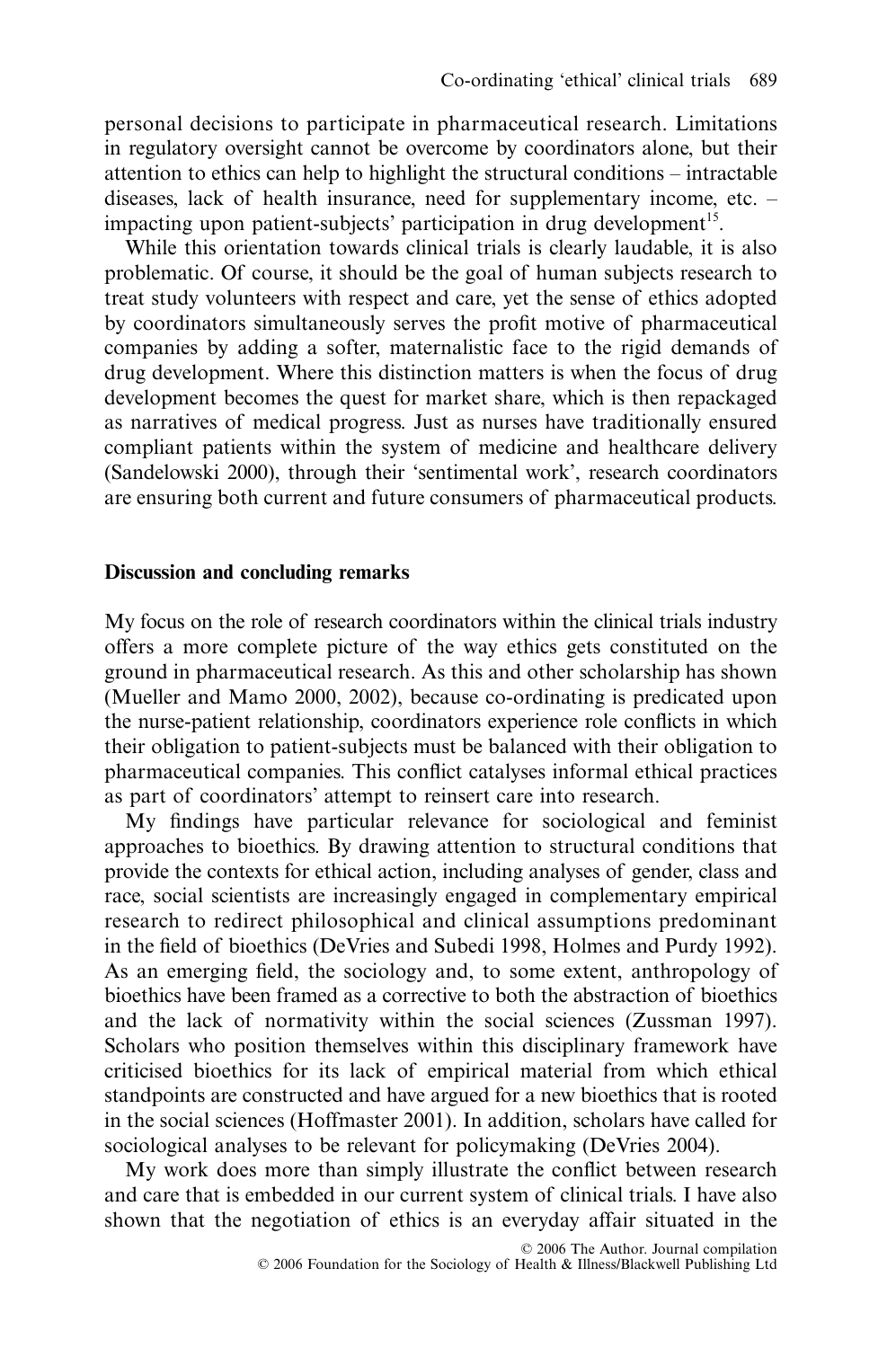quotidian work of conducting pharmaceutical studies, not just in exceptional cases that generate the ethical dilemmas that provide the case material for normative bioethicists (Chambliss 1996, Winner 1991). As such, my research signals a place were empirical and normative ethics work hand-in-hand. My focus on the significance of the ethics of everyday practice begins where the work of bioethics has, until recently, left off. The exposé of egregious ethical breaches and the policy-making intended to prevent future violations prepared the ground for my study and others like it. My research broadens the field of ethical concern and opens a new and important area to those who claim expertise in bioethics.

*Address for correspondence: Jill A. Fisher, Women and Gender Studies Program, Arizona State University, PO Box 873404 Tempe, AZ85287 USA e-mail: jill.a.fisher@asu.edu*

# **Notes**

- 1 Contract research refers to clinical trials sponsored by the pharmaceutical industry. It is often contrasted with investigator-initiated research, which is generally sponsored by the federal government or private foundations.
- 2 This research was supported by the National Institutes of Health under Ruth L. Kirschstein National Research Service Award 5F31MH070222 from the National Institute of Mental Health.
- 3 Elsewhere, I critique the assumptions underlying informed consent and the process used by coordinators (Fisher 2006). See also Corrigan (2003).
- 4 Coordinators are especially important in light of the problem known in the clinical trials industry as 'phantom investigators'. It is widely acknowledged that physicians have low levels of involvement, that they delegate most details of study protocols to coordinators, and that they are often quite unfamiliar with the studies they are responsible for conducting (CenterWatch 2005).
- 5 One of the labour-intensive components of co-ordinating is the task of documenting everything that happens as part of the clinical trial. Information is written in patient-subjects' charts – called the 'source document' – and then the specific information requested by pharmaceutical companies is transferred to 'case report forms' that are then sent to the sponsoring company.
- 6 My interviewees also saw these latter characteristics as inherent, not as skills that are developed through work experience: coordinators either have them or they do not. Moreover, coordinators argue that these are traits that women are more likely to have than are men because they are similarly needed in the management of domestic activities. Here, these skills, seen as useful in both coordinating clinical trials and the care of the home, are naturalised as feminine.
- 7 The vast majority of pharmaceutical clinical trials are designed to compare investigational drugs against a placebo. Only in the treatment of some illnesses, like HIV/AIDS and various cancers, do pharmaceutical companies use an open-label drug against their investigational products. This is because it is considered easier and cheaper to show efficacy of the new product by comparing it to a placebo.

<sup>© 2006</sup> The Author. Journal compilation

<sup>© 2006</sup> Foundation for the Sociology of Health & Illness/Blackwell Publishing Ltd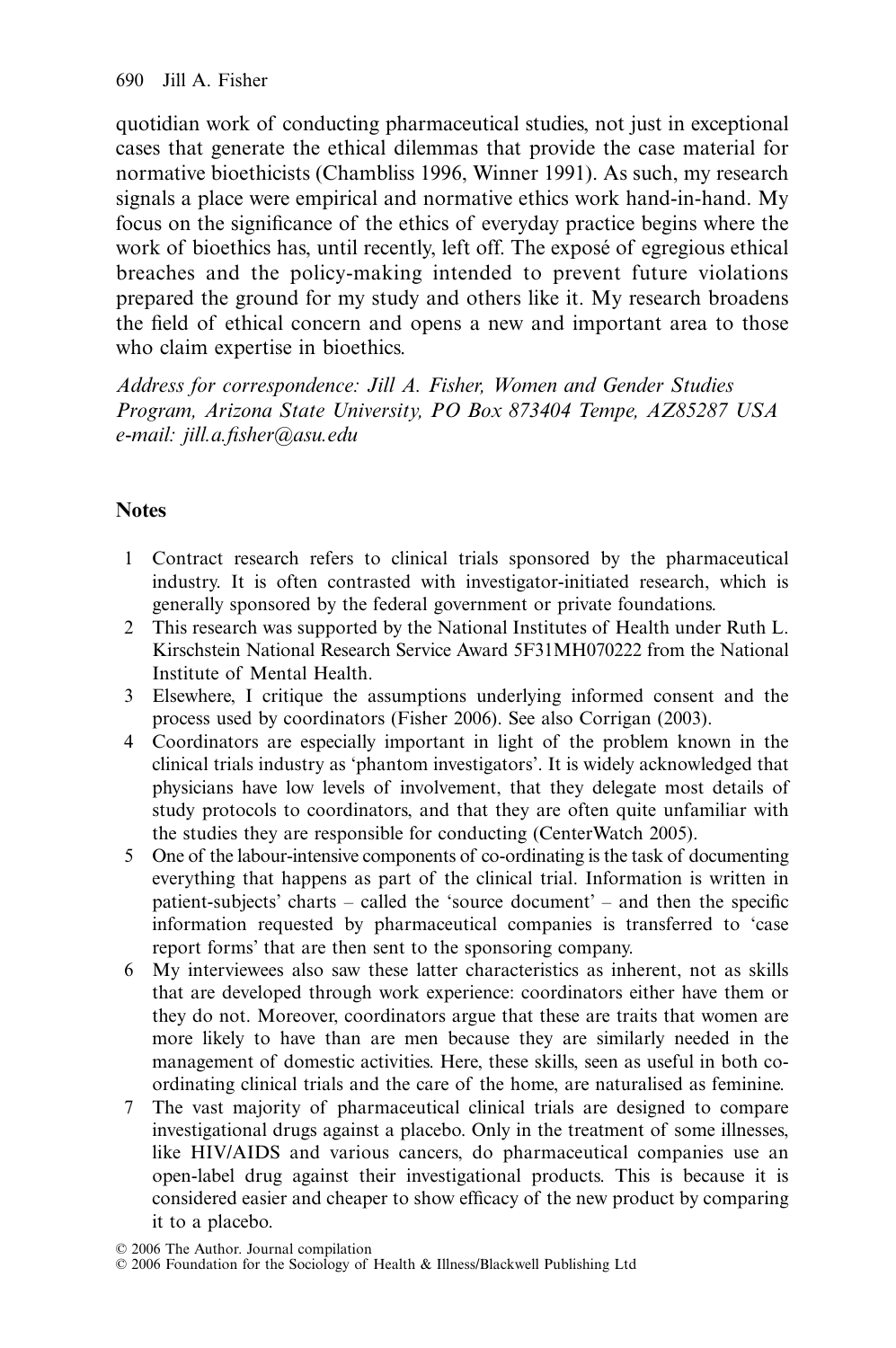- 8 This sentiment about better care being available through clinical research was also echoed by patient-subjects I interviewed. Each of them made a point to tell me that they felt they had received higher-quality care (even when they thought they had been on placebos) because of the attention they received during the studies.
- 9 It is interesting to note that this interview was conducted on 27 January 2004, before the Vioxx® story broke, so the informant was not merely posturing in response to a scandal.
- 10 This marketing use of informed consent is often the subject of panels at industry conferences (*e.g.* Getz 2002).
- 11 In the last decade, pharmaceutical companies and the FDA have grown increasingly concerned about the perpetration of research fraud: fake patientsubjects, fabricated data, and/or tampering with laboratory results. A highly publicised case involved a California doctor who was engaged in severe research misconduct (Eichenwald and Kolata 1999).
- 12 Studies have different randomisation schedules for the experimental and placebo arms of the clinical trial. For example, studies commonly randomise 25 per cent, 40 per cent or 50 per cent of patient-subjects into the placebo group. In contrast, other studies are designed so that 100 per cent of patient-subjects will receive a placebo at some point during the study.
- 13 In spite of persuasive refutations about the cost of drug development (Angell 2004), the pharmaceutical industry's claim that profits are re-invested in R&D has remained salient through the industry's strategic marketing (King 2005).
- 14 Elsewhere (Fisher 2005), I draw the distinction between traditional modes of paternalism and what I call *pharmaceutical paternalism* – an organisational instantiation of medical paternalism occurring within private-sector clinical trials. I see this new form of paternalism as characterised by decision-making for healthcare that is no longer made by physicians or nurses for patients or by patients themselves, but rather by pharmaceutical companies for consumers – both patients and their providers. What is best for patient-subjects is defined through the development of study protocols designed to prove efficacy of pharmaceutical companies' new products.
- 15 Scholars who emphasise the importance of structural conditions to patientsubjects' participation in medical research include Corrigan (2003), Eckenwiler (2001), Elliott and Lemmens (2005), King, Henderson and Stein (1999) and Zussman (1997).

## **References**

Angell, M. (2004) *The Truth about the Drug Companies*. New York: Random House. Beauchamp, T.L. and Childress, J.F. (1993) *Principles of Biomedical Ethics*. Oxford:

- Oxford University Press.
- Bowden, P. (1997) *Caring: Gender-Sensitive Ethics*. New York: Routledge.
- Castells, M. (1996) *The Rise of the Network Society*. Oxford: Blackwell Publishers.

CenterWatch (2005) *An Industry in Evolution*. Boston: CenterWatch.

- Chambliss, D. (1996) *Beyond Caring: Hospitals, Nurses, and the Social Organization of Ethics*. Chicago: University of Chicago Press.
- Corrigan, O.P. (2003) Empty ethics: the problem with informed consent, *Sociology of Health and Illness*, 25, 768–92.

© 2006 The Author. Journal compilation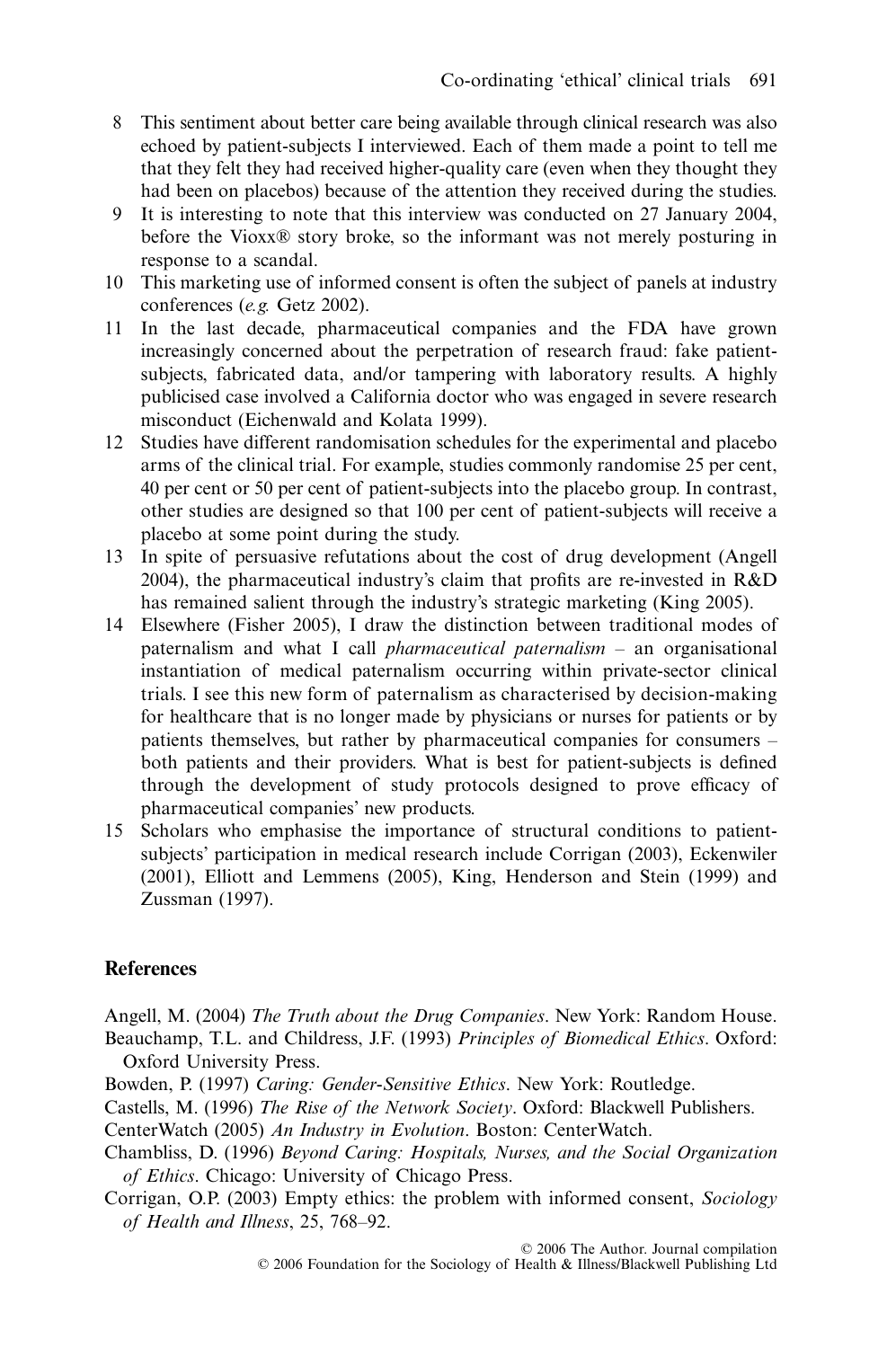- Davis, A.M., Hull, S.C., Grady, C., Wilfond, B.S. and Henderson, G.E. (2002) The invisible hand in clinical research: the study coordinator's critical role in human subjects protection, *Journal of Law, Medicine, and Ethics*, 30, 411–19.
- DeVries, R. (2004) How can we help? From 'sociology in' to 'sociology of' bioethics, *Journal of Law, Medicine, and Ethics*, 32, 279–92.
- DeVries, R.G. and Subedi, J. (eds) (1998) *Bioethics and Society: Constructing the Ethical Enterprise*. Upper Saddle River: Prentice Hall.
- Duffy, M. (2005) Reproducing labor inequalities: challenges for feminists conceptualizing care at the intersections of gender, race, and class, *Gender and Society* 19, 66–82.
- Eckenwiler, L. (2001) Moral reasoning and the review of research involving human subjects, *Kennedy Institute of Ethics Journal*, 11, 37–69.
- Eichenwald, K. and Kolata, G. (1999) A doctor's drug trials turn into fraud, *New York Times*, 17 May 1999, 1.
- Elliott, C. and Lemmens, T. (2005) Ethics for sale: for-profit ethical review, coming to a clinical trial near you, *Slate*, 13 December 2005.
- Epstein, S. (1996) *Impure Science: AIDS, Activism, and the Politics of Knowledge*. Berkeley: University of California Press.
- Epstein, S. (2004) Bodily differences and collective identities: the politics of gender and race in biomedical research in the United States, *Body and Society*, 10, 183– 203.
- Evans, D., Smith, M. and Willen, L. (2005) Big pharma's shameful secret, *Bloomberg Markets Special Report*, December 2005.
- Faden, R.R. and Beauchamp, T.L. (1986) *A History and Theory of Informed Consent*. New York: Oxford University Press.
- Fedor, C. and Cola, P. (2003) Preliminary results of the 'Clinical Researcher' Coordinators' Survey, *Clinical Researcher*, 3, 18–22.
- Fisher, J.A. (2005) *Pharmaceutical Paternalism and the Privatization of Clinical Trials*. Troy, NY: Rensselaer Polytechnic Institute.
- Fisher, J.A. (2006) Procedural misconceptions and informed consent: insights from empirical research on the clinical trials industry, *Kennedy Institute of Ethics Journal*, 16, 251–68.
- Fishman, J.R. (2004) Manufacturing desire: the commodification of female sexual dysfunction, *Social Studies of Science*, 34, 187–218.
- Fox, R. (1996) Experiment perilous: forty-five years as a participant observer of patient oriented clinical research, *Perspectives in Biology and Medicine*, 39, 202–26.
- Getz, K. (2002) Leveraging the informed consent process as strategic recruitment and retention asset, *Patient Recruitment Strategies for Clinical Trials*, Philadelphia, 10.17.02.
- Gray, B.H. (1975) *Human Subjects in Medical Experimentation: a Sociological Study of the Conduct and Regulation of Clinical Research*. Huntington: R.E. Krieger.
- Harvey, D. (1990) *The Condition of Postmodernity*. Oxford: Blackwell.
- Hedgecoe, A. (2004) *The Politics of Personalized Medicine: Pharmacogenetics in the Clinic*. Cambridge: Cambridge University Press.
- Hess, D. (2000) *Can Bacteria Cause Cancer?: Alternative Medicine Confronts Big Science*. New York: New York University Press.
- Hoffmaster, C.B. (ed.) (2001) *Bioethics in Social Context*. Philadelphia: Temple University Press.

© 2006 The Author. Journal compilation

© 2006 Foundation for the Sociology of Health & Illness/Blackwell Publishing Ltd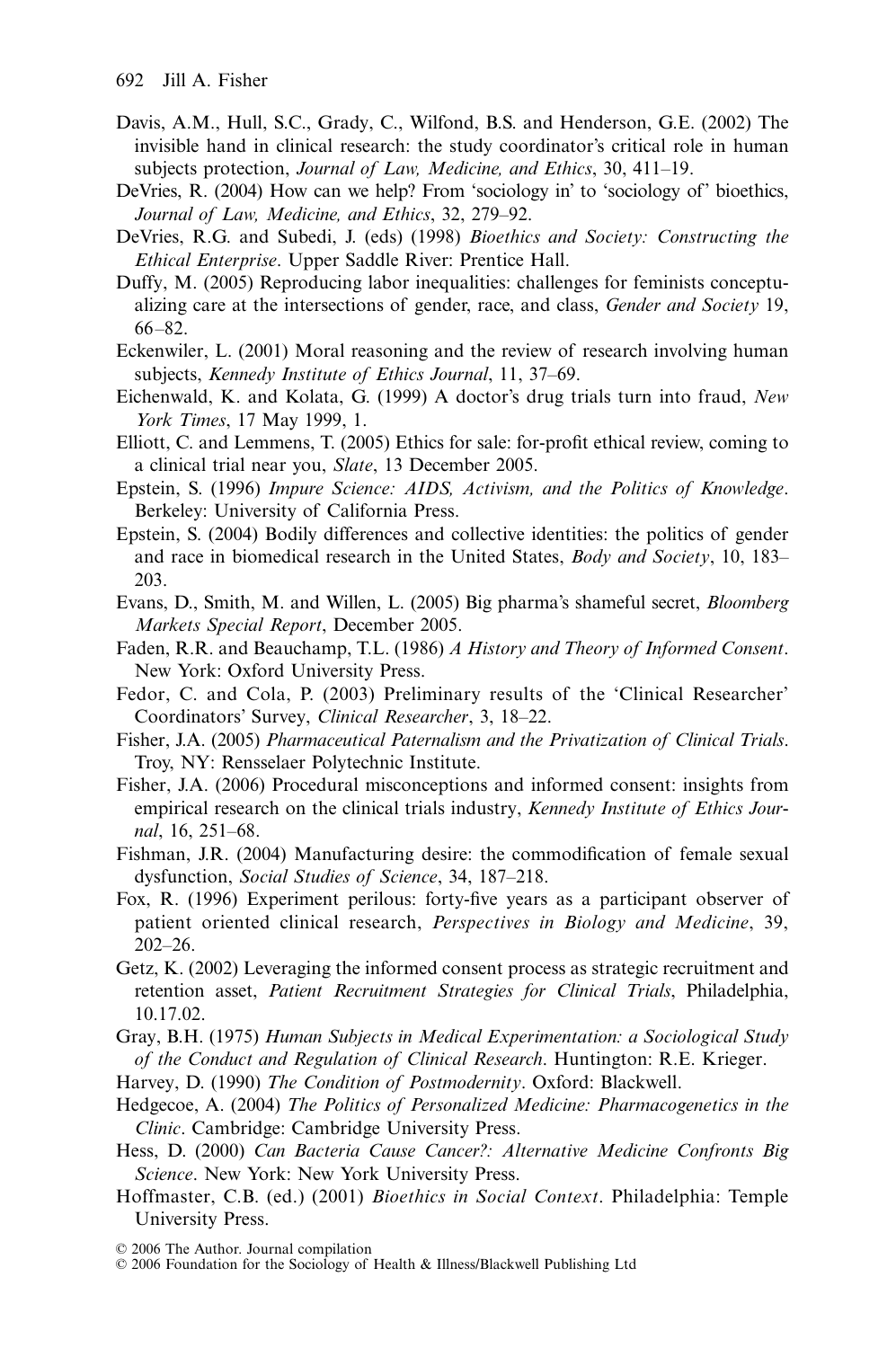- Holmes, H.B. and Purdy, L.M. (eds) (1992) *Feminist Perspectives in Medical Ethics*. Bloomington: Indiana University Press.
- King, N.B. (2005) Pharma porn: making the case for medicalization. Paper presented at the Society for Social Studies of Science Conference, Pasadena, 22 October 2005.
- King, N.M.P., Henderson, G.E. and Stein, J. (eds) (1999) *Beyond Regulations: Ethics in Human Subjects Research*. Chapel Hill: University of North Carolina Press.
- Lemmens, T. and Freedman, B. (2000) Ethics review for sale? Conflict of interest and commercial research ethics review, *Milbank Quarterly*, 78, 547–84.
- Mueller, M.R. (1997) Science versus care: physicians, nurses and the dilemma of clinical research. In Elston, M.A. (ed) *The Sociology of Medical Science and Technology*. Oxford: Blackwell.
- Mueller, M.R. (2001) From delegation to specialization: nurses and clinical trial co-ordination, *Nursing Inquiry*, 8, 182–90.
- Mueller, M.R. and Mamo, L. (2000) Changes in medicine, changes in nursing: career contingencies and nurses in clinical trial coordination, *Sociological Perspectives*, 43, S43–S57.
- Mueller, M.R. and Mamo, L. (2002) The nurse clinical trial coordinator: benefits and drawbacks of the role, *Research and Theory for Nursing Practice*, 16, 33–42.
- Parexel (2005) *Pharmaceutical R&D Statistical Sourcebook 2005/2006*. Boston: Parexel.
- Petryna, A. (2005) Ethical variability: drug development and globalizing clinical trials, *American Ethnologist*, 32, 183–97.
- Reverby, S. (1987) *Ordered to Care*. New York: Cambridge University Press.
- Sandelowski, M. (2000) *Devices and Desires: Gender, Technology, and American Nursing*. Chapel Hill: The University of North Carolina Press.
- Smith, D.E. (2005) *Institutional Ethnography: a Sociology for People*. New York: AltaMira.
- Smith, V. (1990) *Managing in the Corporate Interest: Control and Resistance in an American Bank*. Berkeley: University of California Press.
- Sox, H. (2001) Sponsorship, authorship, and accountability, *Annals of Internal Medicine*, 135, 463–6.
- Statham, A., Miller, E.M. and Mauksch, H.O. (eds) (1988) *The Worth of Women's Work: a Qualitative Synthesis*. Albany: State University of New York Press.
- Taylor, K. (1992) Integrating conflicting professional roles: physician participation in randomized clinical trials, *Social Science and Medicine*, 35, 217–24.
- Timmermans, S. and Berg, M. (2003) *The Gold Standard: the Challenge of Evidence-Based Medicine and Standardization in Health Care*. Philadelphia: Temple University Press.
- Winner, L. (1991) Engineering ethics and political imagination. In Johnson, D.G. (ed), *Ethical Issues in Engineering*. Englewood Cliffs: Prentice Hall.
- Wolpe, P.R. (1998) The triumph of autonomy in american bioethics: a sociological view. In Devries, R. and Subedi, B. (eds) *Bioethics and Society: Constructing the Ethical Enterprise*. Upper Saddle River: Prentice Hall.
- Woodin, K.E. (2004) *CRC's Guide to Coordinating Clinical Research*. Boston: CenterWatch.
- Zussman, R. (1997) Sociological perspectives on medical ethics and decision-making, *Annual Review of Sociology*, 23, 171–89.